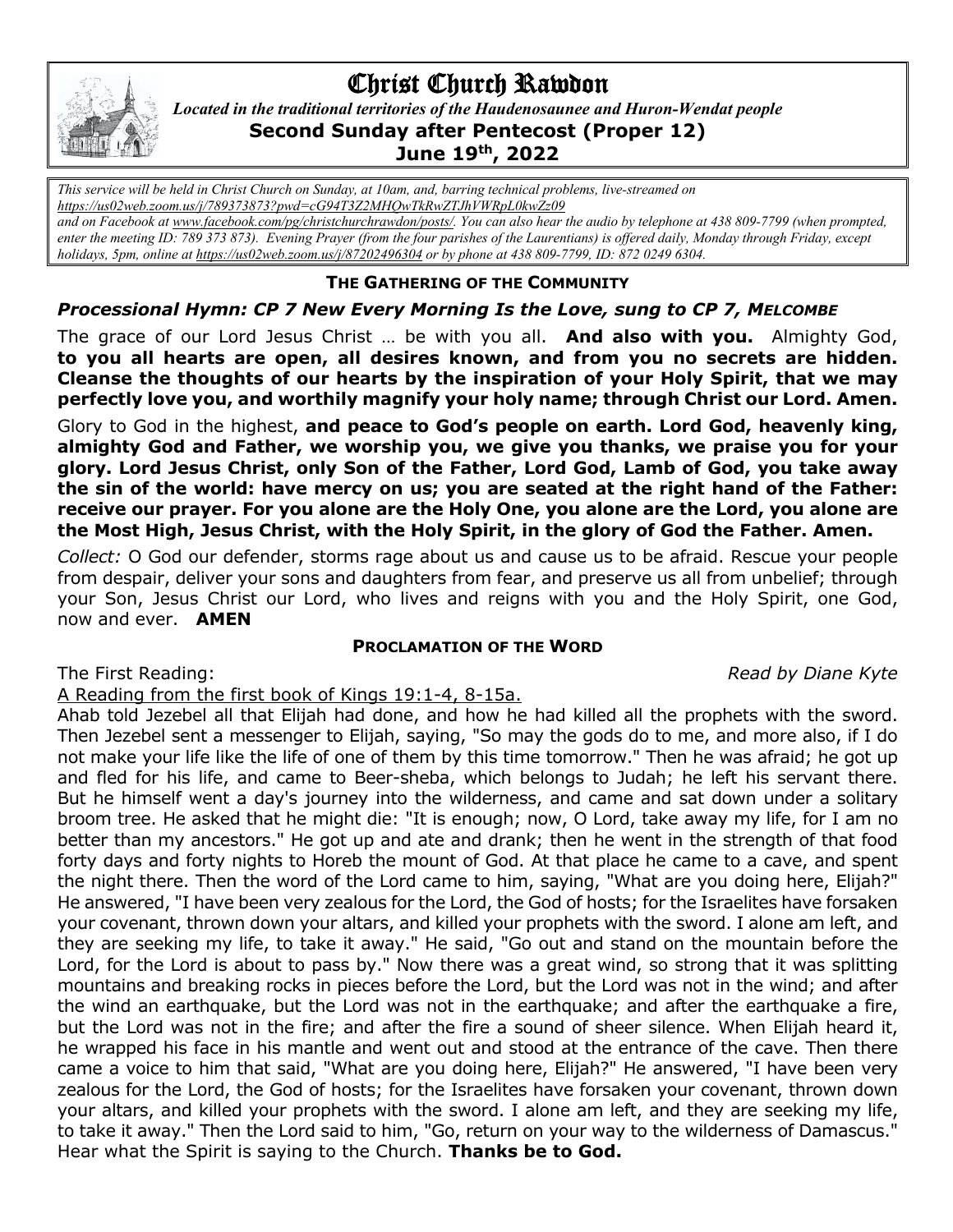#### *Refrain:* **When shall I come to appear before the presence of God?**

As the deer longs for the water-brooks, so longs my soul for you, O God. My soul is athirst for God, athirst for the living God; when shall I come to appear before the presence of God? My tears have been my food day and night, while all day long they say to me, "Where now is your God!" **R**

I pour out my soul when I think on these things: how I went with the multitude and led them into the house of God, With the voice of praise and thanksgiving, among those who keep holy-day. **R**

Why are you so full of heaviness, O my soul? and why are you so disquieted within me? Put your trust in God; for I will yet give thanks to him, who is the help of my countenance, and my God. **R** My soul is heavy within me; therefore, I will remember you from the land of Jordan, and from the peak of Mizar among the heights of Hermon. One deep calls to another in the noise of your cataracts; all your rapids and floods have gone over me. **R**

The Lord grants his loving-kindness in the daytime; in the night season his song is with me, a prayer to the God of my life. I will say to the God of my strength, "Why have you forgotten me? and why do I go so heavily while the enemy oppresses me?" **R**

While my bones are being broken, my enemies mock me to my face; All day long they mock me and say to me, "Where now is your God?" **R**

Why are you so full of heaviness, O my soul? and why are you so disquieted within me? Put your trust in God; for I will yet give thanks to him, who is the help of my countenance, and my God. **R**

<sup>43</sup>Give judgement for me, O God, and defend my cause against an ungodly people; deliver me from the deceitful and the wicked. For you are the God of my strength; why have you put me from you? and why do I go so heavily while the enemy oppresses me? **R**

Send out your light and your truth, that they may lead me, and bring me to your holy hill and to your dwelling; That I may go to the altar of God, to the God of my joy and gladness; and on the harp I will give thanks to you, O God my God. Why are you so full of heaviness, O my soul? and why are you so disquieted within me? **R**

Put your trust in God; for I will yet give thanks to him, who is the help of my countenance, and my God. **R…AMEN**

A reading from the letter of Paul to the Galatians 3:23-29.

Before faith came, we were imprisoned and guarded under the law until faith would be revealed. Therefore, the law was our disciplinarian until Christ came, so that we might be justified by faith. But now that faith has come, we are no longer subject to a disciplinarian, for in Christ Jesus you are all children of God through faith. As many of you as were baptized into Christ have clothed yourselves with Christ. There is no longer Jew or Greek, there is no longer slave or free, there is no longer male and female; for all of you are one in Christ Jesus. And if you belong to Christ, then you are Abraham's offspring, heirs according to the promise.

Hear what the Spirit is saying to the Church. **Thanks be to God.**

**CP 376** [sung a cappella] **Gloria, Gloria, in excelsis Deo! Gloria, Gloria, Alleluia, Alleluia! X 2**

The Lord be with you. **And also with you.**

The Holy Gospel of our Lord Jesus Christ according to Luke [8:26-39] **Glory to you, Lord Jesus Christ.** Jesus and his disciples arrived at the country of the Gerasenes, which is opposite Galilee. As he stepped out on land, a man of the city who had demons met him. For a long time, he had worn no clothes, and he did not live in a house but in the tombs. When he saw Jesus, he fell down before him and shouted at the top of his voice, "What have you to do with me, Jesus, Son of the Most High God? I beg you, do not torment me" for Jesus had commanded the unclean spirit to come out of the man. (For many times it had seized him; he was kept under guard and bound with chains and shackles, but he would break the bonds and be driven by the demon into the wilds.) Jesus then asked him, "What is your name?" He said, "Legion"; for many demons had

The Second Reading: *Read by David Bennett*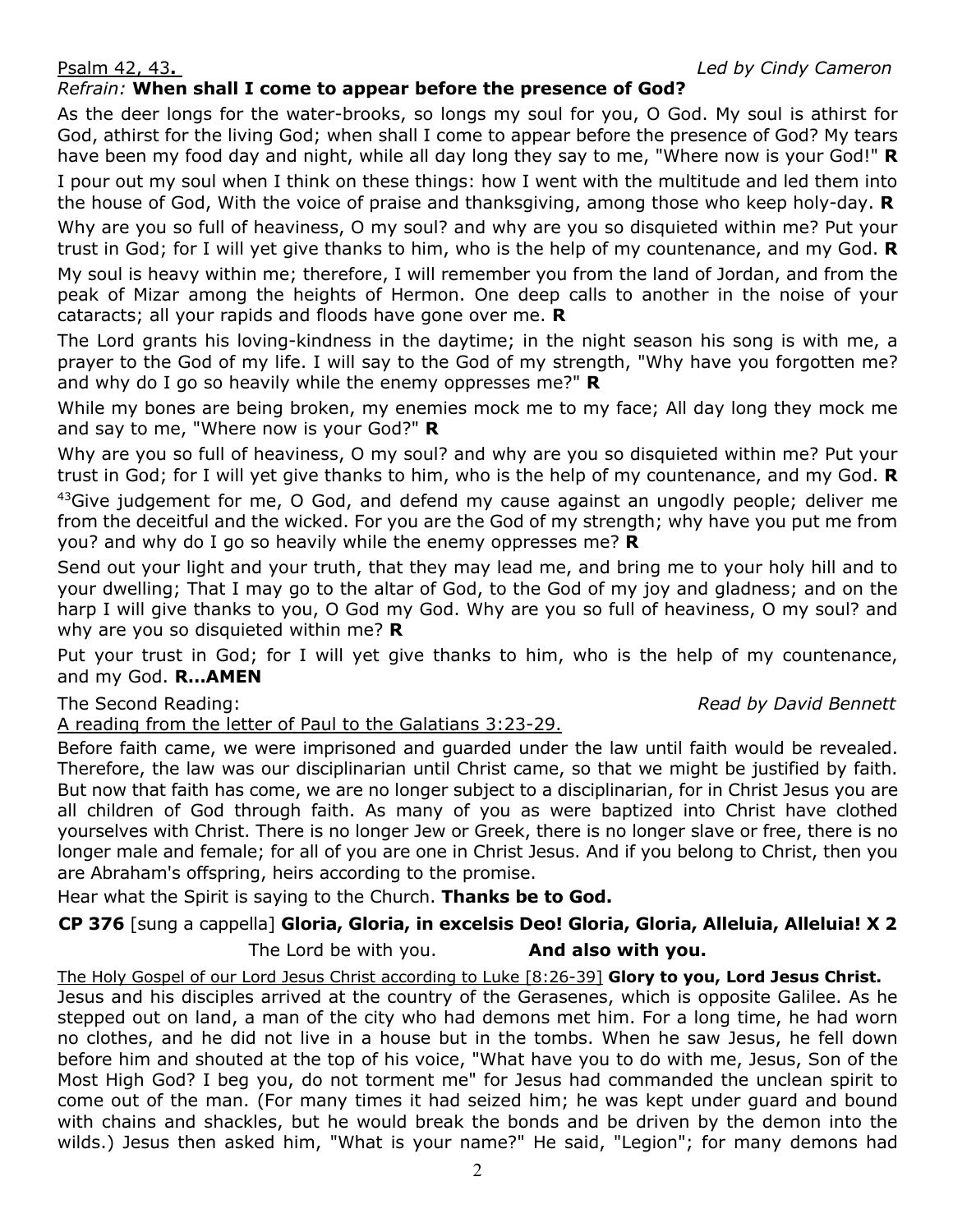entered him. They begged him not to order them to go back into the abyss. Now there on the hillside a large herd of swine was feeding; and the demons begged Jesus to let them enter these. So, he gave them permission. Then the demons came out of the man and entered the swine, and the herd rushed down the steep bank into the lake and was drowned. When the swineherds saw what had happened, they ran off and told it in the city and in the country. Then people came out to see what had happened, and when they came to Jesus, they found the man from whom the demons had gone sitting at the feet of Jesus, clothed and in his right mind. And they were afraid. Those who had seen it told them how the one who had been possessed by demons had been healed. Then all the people of the surrounding country of the Gerasenes asked Jesus to leave them; for they were seized with great fear. So, he got into the boat and returned. The man from whom the demons had gone begged that he might be with him; but Jesus sent him away, saying, "Return to your home, and declare how much God has done for you." So, he went away, proclaiming throughout the city how much Jesus had done for him.

The Gospel of Christ. **Praise to you, Lord Jesus Christ**

#### **CP 376** [sung a cappella] **Gloria, Gloria, in excelsis Deo! Gloria, Gloria, Alleluia, Alleluia! X 2**

#### **PROMULGATION OF THE WORD**

#### **CONFESSION OF FAITH**

When our Lord Jesus Christ was asked what commandments were the greatest, he replied saying: **Hear, O Israel, the Lord our God, the Lord is one. Love the Lord your God with all your heart, with all your soul, with all your mind, and with all your strength. This is the first and the great commandment. The second is like unto it: Love your neighbour as yourself. There is no commandment greater than these.**

**INTERCESSIONS** *Led by Clare Dowie*

We come boldly to the throne of grace, praying to almighty God, Father, Son, and Holy Spirit, saying, "**We plead before your throne in heaven." [R]**

Almighty Son, incarnate Word, our Prophet, Priest, Redeemer, Lord: We pray for the Church, created for your glory, for its ministry to reflect those works of yours. We pray for all who are in positions of authority and leadership in the church, for Mary, our Bishop, for Ronald, our Metropolitan, and Linda, our Primate. We pray today for Residences for the Elderly. In the wider Anglican Communion, we pray for the Province of the Episcopal Church of South Sudan, and for the dioceses of Makamba (in Burundi), Makueni (in Kenya), Makurdi (in Nigeria), Malabar (in South India), Malaita (in Melanesia), and Malakal (in South Sudan). We pray also today for the bishops, clergy and people of the Coptic Orthodox Church of Alexandria. We give thanks for the religious witness in all its forms in the Church, praying today especially for the Community of St Michael & All Angels *in South Africa,*  the Community of St Peter (Woking) *in the UK,* the Community of St Peter, Horbury *in the UK,* and the Society of the Sisters of Bethany *in the UK.* We pray for our partners in the Territory of the People (Central BC) and the Diocese of Masasi and our companions in the Diocese of Jerusalem. We pray for our own Parish, for our Incumbent, Father Rodney Clark, and all the members of this parish, especially, this week, for Sandra Oswald and George Pike. We pray for those who are not part of any church family but are privately faithful and for those who are spiritually uncertain, that they may know Christ's love and make him known in their lives, and saying, **R.**

Father of heaven, whose love profound a ransom for our souls has found: We pray for the world, created by your love. We pray for those in positions of authority in the nations of the earth; in our own country we pray for Elizabeth, our Queen; Mary Simon, our Governor General; for Justin Trudeau, our Prime Minister; for J. Michel Doyon, our Lieutenant Governor; for François Legault, our Premier; for Raymond Rougeau, our Mayor; for all MPs, MNAs, and Councilors. We pray that they may govern wisely and for the good of all. That by his power, war and famine may cease through all the world, and saying, **R.**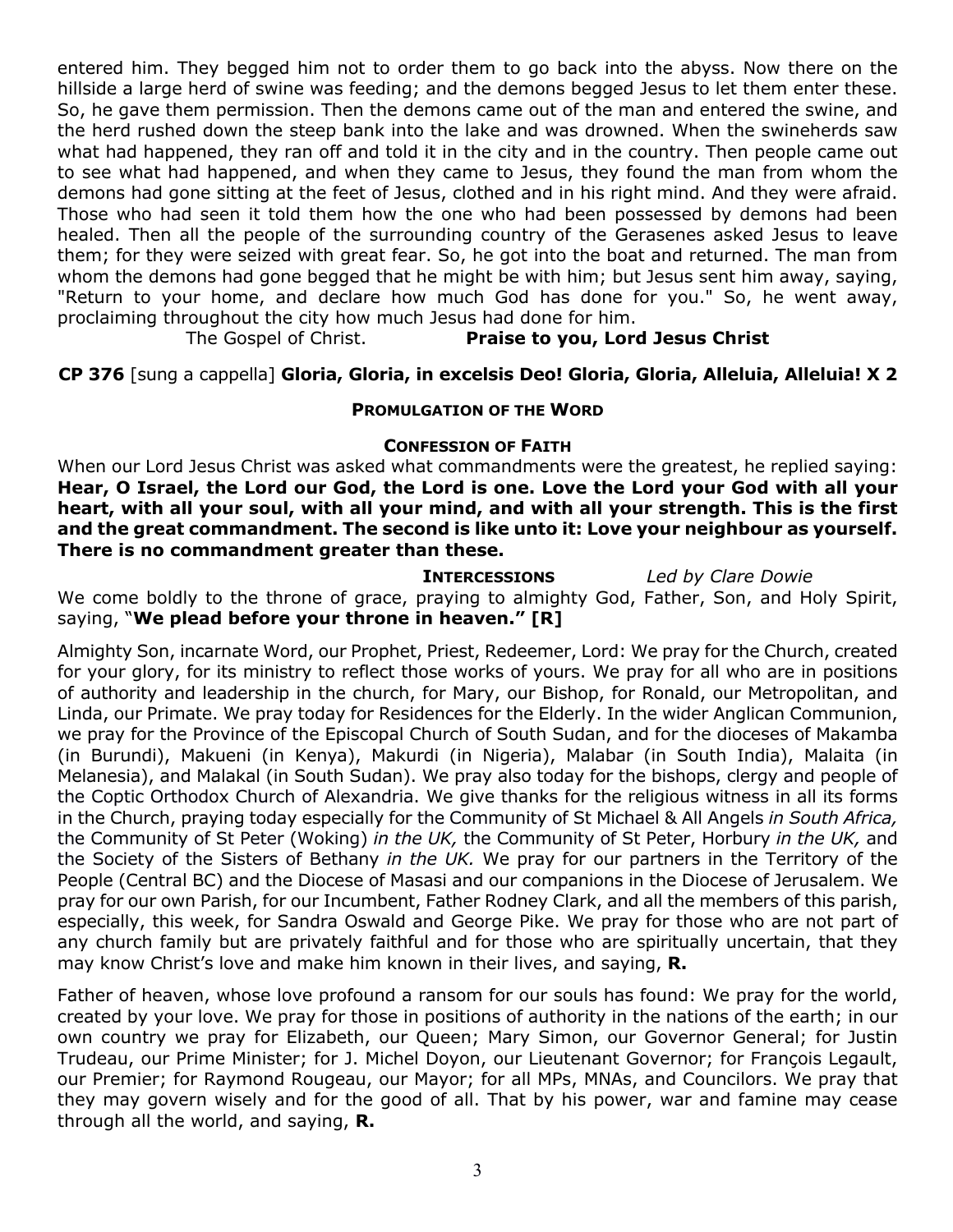Eternal Spirit, by whose breath the soul is raised from sin and death: We pray for all who are in danger, sorrow, or any kind of trouble; especially for Shea Kerin, Danny Fogarty, Glenn Cartwright, Viola Wilde, Muriel Fleming, Debbie Sweeney, Gilbert Gauthier, Pearl Rourke, Lillis Tinkler, Shirley Tinkler Moore, Sharon Tinkler, Doreen Maguire, Claude Lusignan, Louise Caron, Darlene Hill, Wendy Dyball, Krista Fleming, Bobby Dowie, Lois Morris, Viki Irons, Bob Campbell, Michael Edward, their families, and for all seeking prayers at this time whom we remember in the silence of our hearts, and saying, **We plead before your throne in heaven. [R]**

We pray Lord for an immediate reduction and early ending of the loss of innocent lives by random shootings and other means. We pray for the troubled minds of those carrying out these abhorrent acts, and saying, **R.**

We continue to pray for the people of Ukraine, that the loss of life and their suffering resulting from the invasion by a foreign power, will soon reach a peaceful end, and saying, **R.**

Creator, Redeemer and Sanctifier of all life, we pray for those who have died in the peace of Christ, and for those whose faith is known to you, Lord, alone, that they may have a place in your eternal kingdom. We pray for those who have recently passed, remembering Ada Evans and Bruce Fanning, and for those whose anniversaries occur at this time, especially from our Book of Remembrance, Keith Combs, that, according to His promises, all who have died in the faith of the resurrection may be raised on the last day, and saying, **R.**

Remembering the Blessed Virgin Mary, Alban, Saint John the Baptist, National Indigenous People, and all the Saints and Holy Men and Women of God, we commit ourselves, one another, and our whole lives to Christ our Lord. **To you, O Lord. AMEN.**

#### **CONFESSION AND ABSOLUTION**

*The liturgy continues on p 191 of your BAS*

#### *Hymn: CP 397 Praise the One Who Breaks the Darkness, sung to CP 374, HYFRYDOL*

#### **THE CELEBRATION OF THE EUCHARIST**

Eternal God, you have made our Saviour Jesus Christ the head of all creation. Receive all we offer you this day and renew us in his risen life, in the name of Jesus Christ the Lord. **AMEN.**

*The liturgy continues on p 193, 211, 213 of your BAS*

Almighty God, guide and protect your people who share in this sacred mystery, and keep us always in your love; through Jesus Christ our Lord. **AMEN.**

*The liturgy continues on p 214 of your BAS*

#### *Recessional: CP 484 In Christ There Is No East or West, sung to CP 306, RICHMOND* **DISMISSAL**

*Some material printed here is copyright © 2004 by the General Synod of the Anglican Church of Canada. All rights*  reserved. Reproduced under license from ABC Publishing, Anglican Book Centre, a ministry of the General Synod of *the Anglican Church of Canada, from Anglican Liturgical Library.* 

*Further copying is prohibited. Other copyright material is covered by CCLI license #20883703.*

Christ Church 3537 rue Metcalfe, Rawdon, QC, J0K 1S0 email: christchurchrawdon@gmail.com or Parish Web Site: www.christchurchrawdon.com Pastoral Requests: The Rev. Rodney Clark, frrodneyclark@gmail.com 514-571-3202 Prayer Contact: Mr. John Clague, jclague@sympatico.ca 450-834-3905 Flower Memorials: Ann Allen, ann\_hotpink@hotmail.com 450-834-2492 Donations can be made on-line by clicking on https://www.canadahelps.org/en/dn/70387